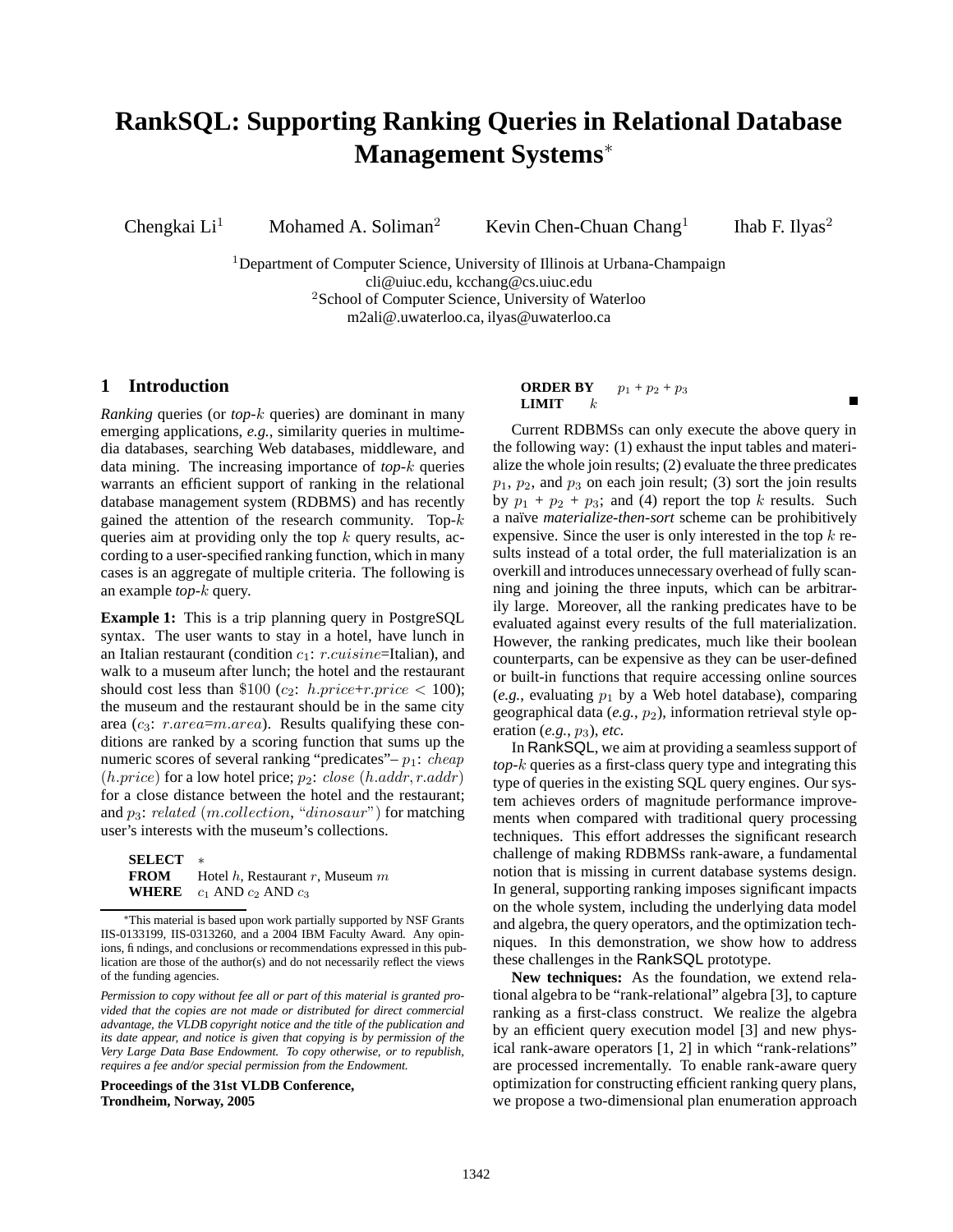

Figure 1: Ranking principle.

and a sampling-based cost estimation method [3] to address the key challenges in integrating the parallel dimensions of ranking and boolean filtering (*e.g.*, join order selection).

**Contributions:** To the best of our knowledge, RankSQL is the first RDBMS that fully integrates ranking support as a first-class functionality. In contrast, most related works are in the middleware scenario, or in RDBMS in a "piecemeal" fashion, *e.g.*, focusing on specific operator or specific types of queries, or sitting outside the core of query engine. Hence, *top*-k queries are not treated as a first-class query type, losing the advantages of integrating *top*-k operations with other relational operations.

# **2 Overview of RankSQL**

The RankSQL prototype is built upon the open source database system PostgreSQL. In this section we present the algebraic foundation and the novel techniques developed for various system components.

## **2.1 The Foundation: Rank-Relational Algebra**

As motivated by Section 1, essential support of ranking consists of two *requirements*:

- 1. **Splitting:** Ranking should be evaluated in stages, predicate by predicate– instead of monolithic.
- 2. **Interleaving:** Ranking should be interleaved with other operators– instead of always after filtering (selections and joins).

Our rank-relational algebra incorporates "rank" as an essential concept according to these requirements. We extend the semantics of relations to be rank-aware by defining *rank-relation* as a relation with its tuples *scored* and *ordered* according to their maximal-possible scores (upperbound) with respect to the set of evaluated ranking predicates. As the key insight, our ranking principle [3] indicates that given two tuples  $t_1$  and  $t_2$ , if the upper-bound of  $t_1$  is higher than that of  $t_2$ , then  $t_1$  must be further processed if we necessarily further process  $t_2$  for query answering (refer to Figure 1). Therefore the order of tuples based on their upper-bound scores is consistent with their "desired" order of further processing, as the more promising tuples are processed earlier, toward retrieving top- $k$  results efficiently.

The rank-relation by the above extension essentially possesses two logical properties: (1) *membership* as defined by traditional boolean filtering operations (selection and join), and (2) *order* induced by evaluated predicates. Therefore we extend the relational-algebra operators for manipulating these two properties of rank-relations.

We first introduce a new operator, *rank*  $(\mu)$ , that evaluates an additional predicate  $p$  upon a rank-relation ordered by evaluated predicate set  $P$ , and produces a new order by  $\mathcal{P} \cup \{p\}$ . The  $\mu$  operator enables us to evaluate ranking predicates one at a time– thus ranking is effectively split and interleaved with other operations, achieving the aforementioned requirements.

We then extend the original semantics of existing operators  $(\pi, \sigma, \cup, \cap, -, \bowtie)$  with rank-awareness, and thus enable the interaction between the new  $\mu$  and traditional boolean operations. For example, *rank-join* performs the normal boolean join operation, and at the same time output tuples in the "aggregate" order of the operands– Such aggregate order is induced by *all* the evaluated predicates from both operands.

In the extended rank-relation model and algebra, as the dual logical properties dictate, algebraic equivalence should result not only in the same membership but also in the same order. By definition of our algebra, we can assert many equivalence laws. These new algebraic laws lay the foundation of optimizing ranking queries as they define equivalent plans in the search space of query optimizers.

#### **2.2 The RankSQL Execution Engine**

To realize the rank-relational algebra, we extend the common execution model to handle ranking query plans [3], with two properties: (1) operators incrementally output rank-relations, *i.e.*, tuple streams pass through operators in the order of maximal-possible scores according to our ranking principle; and (2) the query has an explicitly requested result size,  $k$ . The execution stops when  $k$  results are reported or no more results are available.

The implementation of  $\mu$  utilizes the MPro algorithm [1]. For *rank-join*, we adopt the HRJN and the NRJN physical rank-join operators [2]. We also implement *rank-scan* for accessing a base table in the order of a ranking predicate  $p$  when there exists a B+tree index on  $p$ . Such an index can be available when  $p$  is some attribute, expression, or function, as all are supported in PostgreSQL. Discussions on implementing new algorithms for other operators such as  $\cap$  can be found in [3].

The incremental nature of such ranking query plans enables returning top results progressively upon user requests. Therefore, the execution cost is proportional to  $k$ , in contrast to the blocking materialize-then-sort scheme which can only report the first result after all results (much more than  $k$  in general) are produced and sorted.

#### **2.3 The RankSQL Query Optimizer**

The rank-relational algebra and the new implementation of physical operators enable an extended plan space with plans that cannot be expressed traditionally. For instance, for the query in Example 1, traditional optimizers only allow *materialize-then-sort* plans (*e.g.*, Figure 2(a)). In contrast, rank-relational algebra enables equivalent plans by algebraic laws (*e.g.*, Figure 2(b)), which realizes the splitting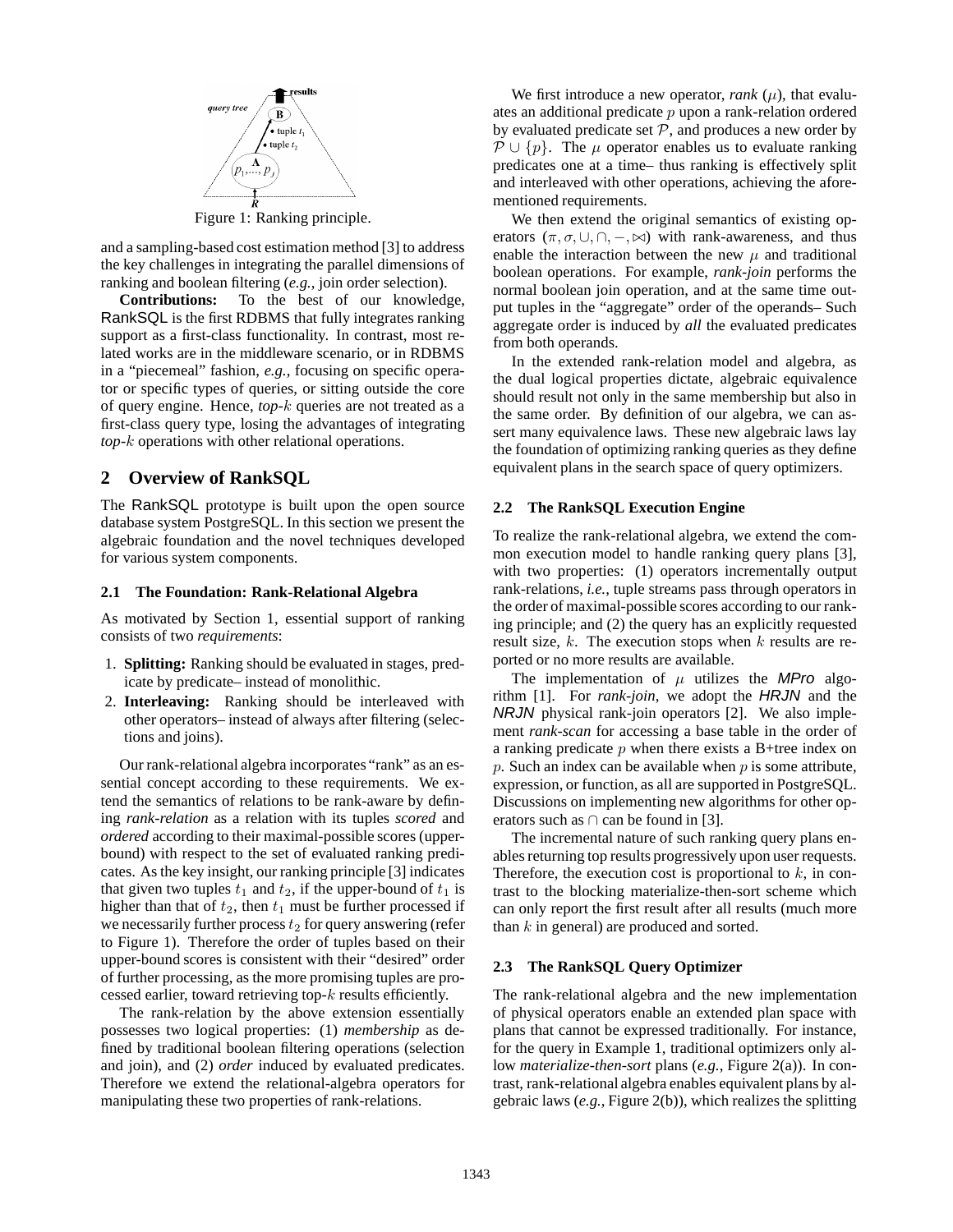

Figure 2: Two alternative plans for Example 1.

and interleaving requirements and may achieve significant improvements in performance.

To fully incorporate the new algebra into a cost-based query optimizer, we must address the significant impact of the extended plan space on plan enumeration and costing for effective pruning.

**Plan Enumerator:** We take a principled way to extend System-R bottom-up dynamic programming (DP) approach of plan enumeration by treating ranking predicates as another dimension of enumeration in addition to boolean predicates, based on the insight that ranking (order) relationship is another logical property, parallel to membership, as explained in Section 2.1. In a ranking query plan, the predicate set of a subplan, *i.e.*, the  $\mu$  operators in a subplan, determinesthe order, just like how join conditions(together with other operations) determine the membership. Moreover, for the same logical expression, the optimizer must be able to select the most efficient plan among various plans that schedule and interleave  $\mu$  operators differently, just like it must be able to select the best join order.

**Cost Estimator Using Sampling:** A key ingredient of the accuracy of a cost model is cardinality estimation of intermediate results. Cardinality estimation is much more difficult in ranking query plans than in traditional plans. In conventional query plans, the input size of an operator is independent from the operator itself and depends only on the input subplans. In ranking query plans, however, an operator consumes only partial input, therefore the actual input size depends on the operator itself and how the operator decides that it has obtained "enough" information from the inputs to generate "enough" outputs. This imposes a big challenge to System-R style optimizers that build subplans in bottom-up fashion, because the input sizes consumed by operators depend on the location of that subplan in the complete plan, which is unavailable during enumeration. We propose a sampling-based cardinality estimation method to address this challenge. Further details can be found in [3].

## **3 Demonstration**

The RankSQL system is implemented in PostgreSQL 7.4.3. In addition to the core query engine, we build a suite of useful tools for system builders to explore the process of query optimization and execution in our system. We also develop a Java GUI with JDBC connection to demonstrate



Figure 3: The architecture of RankSQL.

```
<SEQSCAN nParamExec="0" scanrelid="1">
  <targetlist>
    <TARGETENTRY>
      <RESDOM resno="1" restype="1043" restypmod="84"
              resname="name" ressortgroupref="0"
              resorigtbl="34596" resorigcol="1"
              resjunk="false"/>
      <VAR varno="1" varattno="1" vartype="1043"
           vartypmod="84" varlevelsup="0"
           varnoold="1" varoattno="1"/>
    </TARGETENTRY>
  </targetlist>
</SEQSCAN>
```
Figure 4: A sample plan file.

the system and tools, showing how RankSQL can improve query performance by orders of magnitude. We first introduce the tools in Section 3.1, and then we describe the demonstration scenario in Section 3.2.

## **3.1 The RankSQL Tools**

Figure 3 illustrates the architecture of RankSQL tools, including *Plan Builder*, *Enumerator Visualizer*, and *Execution Monitor*. The tools are convenient for system builders to understand, to debug, and to improve various components of a query engine. Therefore, their usefulness goes beyond demonstrating and visualizing our prototype. We briefly introduce theses new tools below.

**The Plan Builder** directly constructs a physical execution plan (bypassing the query optimizer) from a plan file in XML format. For example, Figure 4 shows a simple plan file that scans a table with ID 34596 in the catalog and returns tuples with the projected attribute *name*. The system builder provides a drag-and-drop GUI for editing the plan file visually, as shown in Figure 5(a). With this tool, system developers can experiment with plans that are not chosen by the query optimizer. In addition, it is useful in evaluating new query algorithms that are not yet incorporated in the optimizer's enumerator or cost-model.

**The Enumerator Visualizer** displays the information (the estimated cost, better plans with the same logical property, *etc.*) of every enumerated sub-plans including the pruned ones. With it, system developers can identify the reason of pruning a plan and figure out why and how the final execution plan is chosen. Moreover, this tool enables users to control the enumeration procedure by stepping through the enumeration level-by-level (*e.g.*, sub-plans for